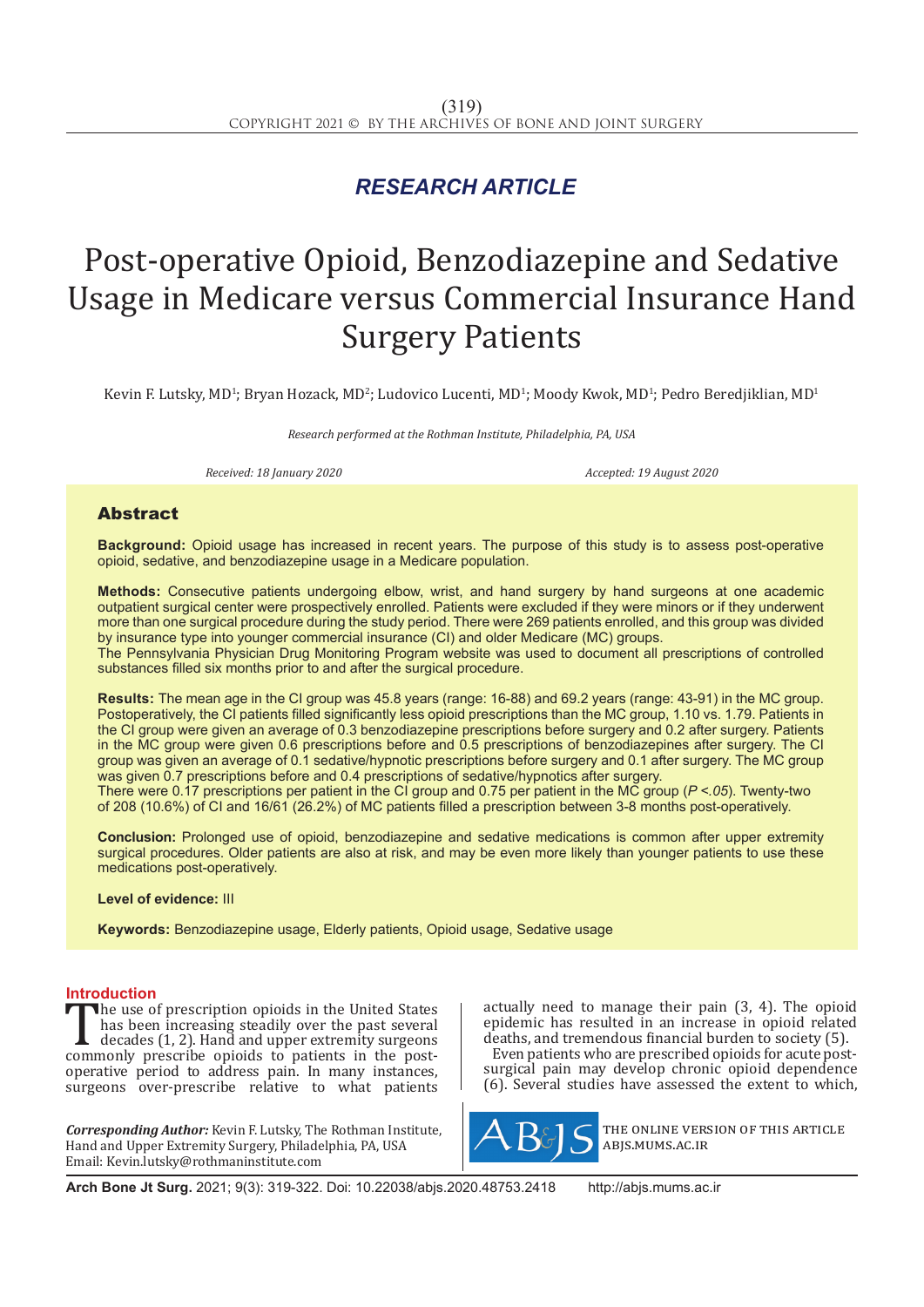THE ARCHIVES OF BONE AND JOINT SURGERY. ABJS.MUMS.AC.IR OPIOIDS IN THE ELDERLY

VOLUME 9. NUMBER 3. MAY 2021

in orthopedic surgical patients, pre-operative opioid exposure correlates to prolonged use post-operatively (7-9). The results of these studies suggest that even patients who had not had pre-operative opioid exposure can end up using opioids for a prolonged period of time post-operatively and that pre-operative exposure is also associated with prolonged post-operative use.

To help address this crisis and aid physicians in safe prescribing for patients, most states have implemented Physician Drug Monitoring Programs (PDMPs). These programs allow physicians to log on to a website and access an electronic database which contains information about patients' narcotic prescription history.

Much of our knowledge in this area is derived largely from studies using data from large commercial insurance databases, which exclude Medicare patients. We are not aware of any studies that have specifically addressed the use opioids and controlled substances in the Medicare patient population. The purpose of the present study is to assess the rate of prolonged post-operative opioid, sedative, and benzodiazepine use in a Medicare population, using information available on the PDMP website. Our hypothesis is that in this population the rate of prolonged opioid usage would be lower, and the use of sedative and benzodiazepine usage would be higher, than in the commercial insurance patient population.

### **Materials and Methods**

Institutional Review Board approval was obtained and informed consent was waived. Consecutive patients undergoing elbow, wrist, and surgery by two hand surgeons at one academic outpatient surgical center were prospectively enrolled. Patients were excluded if they were minors or if they underwent more than one surgical procedure during the study period. Information on these patients was collected for a prior study on opioid usage after hand surgery and consisted of 269 patients. Patient demographics including age, gender, diagnosis, and type of surgical procedure were obtained from our practice's electronic medical record (EMR). This patient group was then divided based on insurance type into commercial insurance and Medicare to provide younger and older patient cohorts. Operative room EMR data was used to obtain information on anesthesia type, opioids provided intraoperatively, in the recovery room, and in the discharge opioid prescription in the form of morphine equivalent units (MEU's). The post-operative medication prescription, including type and amount of medication, was determined by the treating surgeon.

The Pennsylvania (PA) PDMP website was used to document all prescriptions of controlled substances filled six months prior to and after the surgical procedure. This database includes links to the information for Connecticut, Delaware, District of Columbia, Illinois, Maine, Maryland, Massachusetts, Minnesota, New Jersey, New York, Ohio, Oklahoma, South Carolina, Texas, Virginia, and West Virginia.Patient first name, patient last name, and patient date of birth were entered into the website search engine. All prescriptions listed on the website were recorded. Information that is provided by the website includes the date that the prescription was written, date it was

filled, patient information, medication name, dosage, and amount, pharmacy location and provider name. Per the methodology of Johnson et al, a prescription was considered part of the perioperative period if it was given within one month prior to the surgical procedure. This helped to account for prescriptions that were provided before surgery for post-operative pain (7). Patients in each cohort were further divided into into exposed or not-exposed dependent upon their exposure in the 6 months prior to the surgery. This resulted in each cohort having patients that were opioid-no, benzodiazepineno or SH-no (no prior exposure) or exposed to each of opioids, benzodiazepines, or sedative-hypnotics (SH). The PDMP website was also used to determine if patients filled a prescription between 90 to 240 days after their surgical procedure.

There were 208 patients in the commercial insurance (CI) group and 61 patients in the Medicare (MC) group.

Statistical analysis was performed using t-tests for continuous variables and the Fisher exact test for nonparametric data. With a sample size of 229, in each case, there was > 80% power to detect the effect at *p < .05*.

### **Results**

The mean age in the CI group was 45.8 years (range: 16-88) and 69.2 years (range: 43-91) in the MC group. This difference was significant. There were 114 women and 94 men in the CI group and 39 women and 22 men in the MC group. A summary of the procedures performed is provided in Table 1. There were 128 bone and 80 soft tissue procedures in the CI group. There were 40 bone and 21 soft tissue procedures in the MC group (*P > .05*).

| Table 1. Breakdown of procedures performed |                |
|--------------------------------------------|----------------|
| Procedure                                  | N              |
| Carpal Tunnel Release                      | 60             |
| Trigger Release                            | 31             |
| Distal Radius ORIF                         | 31             |
| <b>Mass Excision</b>                       | 31             |
| Phalanx ORIF                               | 19             |
| <b>Cubital Tunnel Release</b>              | 12             |
| Metacarpal ORIF                            | 15             |
| Thumb UCL Repair                           | 10             |
| DeQuervains Release                        | 8              |
| Dupuytren's Release                        | 8              |
| <b>CMC</b> Arthroplasty                    | 9              |
| <b>TFCC Debridement</b>                    | 5              |
| Scaphoid ORIF                              | 6              |
| Distal Biceps Repair                       | $\overline{4}$ |
| <b>Other</b>                               | 34             |

ORIF = Open reduction and internal fixation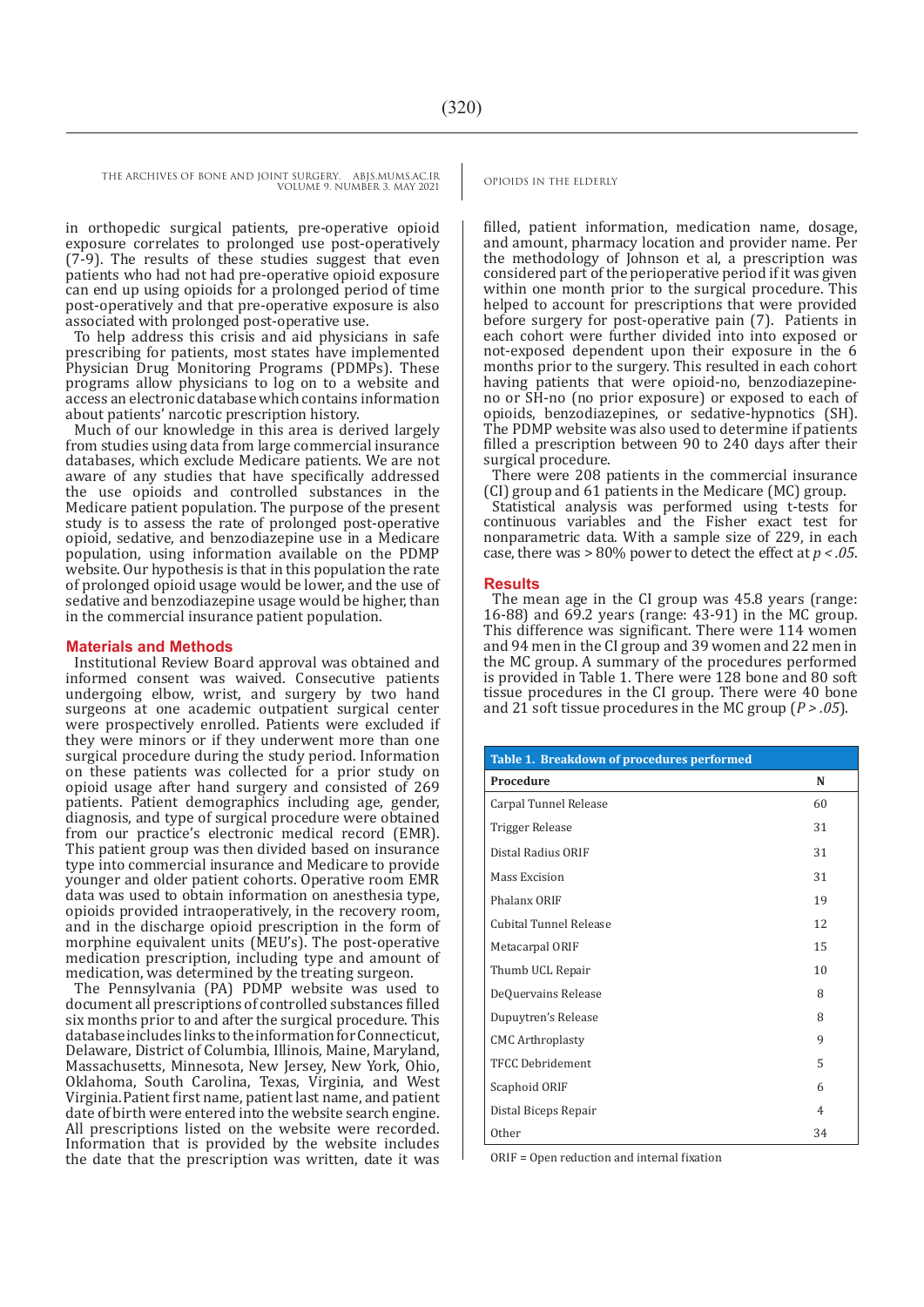THE ARCHIVES OF BONE AND JOINT SURGERY. ABJS.MUMS.AC.IR OPIOIDS IN THE ELDERLY VOLUME 9. NUMBER 3. MAY 2021

With respect to opioid exposure there were 14% (n=29) patients with preoperative exposure in the CI group and 31% (n=19) in the MC group. This difference was significant. Intraoperatively, patients in the CI group took more MEUs (25.5 versus 22.2), a difference that was significant. Patients in the CI group also took more MEUs in the recovery room (3.6 vs. 0.8), which was also significant. Postoperatively, the CI patients filled significantly less prescriptions than the MC group, 1.10 vs. 1.79.

Nine percent (n= 19) of the CI patients had preoperative exposure to benzodiazepines compared to  $20\%$  (n=12) of the MC patients, a difference that was significant. Patients in the CI group were given an average of 0.3 benzodiazepine prescriptions before surgery and 0.2 after surgery. Patients in the MC group were given 0.6 prescriptions before and 0.5 prescriptions of benzodiazepines after surgery. The differences in preand post-operative prescriptions between the CI and MC groups were significant.

Two percent  $(n=5)$  of the CI patients had pre-operative exposure to sedative/hypnotics compared to  $18\%$  (n=11) of the MC patients, a difference that was significant. Patients in the CI group were given an average of 0.1 sedative/hypnotic prescriptions before surgery and 0.1 after surgery. Patients in the MC group were given 0.7 prescriptions before and 0.4 prescriptions of sedative/ hypnotics after surgery. The differences in pre- and postoperative prescriptions between the CI and MC groups were significant.

With respect to prolonged usage at 3-8 months postoperatively, there were 0.17 prescriptions per patient in the CI group and 0.75 per patient in the MC group (*P <.05*). Twenty-two of 208 (10.6%) of CI and 16/61 (26.2%) of MC patients filled a prescription between 3-8 months post-operatively (*P < .05*).

### **Discussion**

The results of this study on post-operative opioid use in Medicare vs. commercial insurance patients demonstrate that the former group fill more prescriptions after surgery than the latter. This is contrary to our hypothesis. Patients in the MC group were more likely to have pre-operative exposure to opioids. Furthermore, patients in the MC group were more likely to have pre-operative exposure to benzodiazepines and sedative/hypnotics, and were similarly more likely to fill prescriptions for these medications post-operatively. Prolonged use continues to be a concern in the older group as well, with ¼ patients in this group filling a prescription greater than 3 months post-operatively. The rationale for surgeons prescribing these medications is likely multifactorial. Physicians may be liberal in prescribing opioids, but patients also may demand or expect them. The purpose of our study was not to identify the reasons for these prescribing and usage patterns, but rather to describe the patterns that exist. We are hopeful that this will help inform future actions and expectations on the part of both the surgeon and patient.

In a similar study evaluating post-operative opioid usage after hand surgery, Johnson et al found that 13% of opioidno patients continued to fill prescriptions 90 days after

surgery (7). The authors of this study used an insurance database to assess opioid use but this database excludes patients with primary Medicare insurance coverage. As a result, the older cohort of patients we assessed in our study was not represented by these investigators. In fact, in contrast to our findings, patients older than 65 years old in their study had a lower odds ratio of filling a postoperative prescription. Chapman et al also found that older patients were less likely to use opioids after carpal tunnel release than younger patients (3). It is not clear why the findings of these studies differ from ours with respect to patient age and post-operative medication usage, though neither Johnson et al or Chapman et al had a Medicare-only cohort like in our study.

Several studies have shown that preoperative opioid, benzodiazepine, or SH exposure is a predictor of prolonged post-operative use (7-9). As noted above, the results of Johnson et al suggest that while some opioidno patients do continue to fill prescriptions greater than 3 months post-operatively, that rate (while certainly warranting concern and attention) is relatively low (7). Schoenfeld et al found an even lower rate among opioidno patients undergoing spine surgery (8). In their study, only 0.1% of their patients continued to use opioids at 6 months post-operatively. Cryar et al found that preoperative use of tobacco, benzodiazepines, opioids and tramadol correlated to the amount of post-operative prescriptions filled (9).

The results of these studies suggest that pre-operative exposure to the medications of concern are a strong predictor of post-operative usage. Patients who are taking these medications prior to surgery are likely to continue to take them, in some cases for a prolonged period of time, after surgery. The findings of our study are concordant with this. Patients in the older cohort were more likely to be taking opioids, benzodiazepines, and SH pre-operatively and were more likely to continue them post-operatively.

There are several limitations to our study. First, since we based our data on the PDMP it is possible that patients obtained their prescriptions from a state that does not participate in the database that we used. However, this database draws from most of the states surrounding the area that we practice, so we think it unlikely that any substantial number of patients travelled far outside the geographic area the PDMP draws from. Second, patients may be obtaining medications from other sources (family members, etc.) and so there may be usage that is not represented by the PDMP. This would result in an underestimation of the amount of prescriptions filled. Finally, the PDMP reports prescriptions filled but not medication taken. It is possible that patients are filling the prescriptions but not taking all of the medication that is provided. Also, we used insurance type to identify two separate populations stratified by age (younger CI and older Medicare). There are likely factors beyond age that contribute to the risk of opioid exposure or prolonged use, and we do not feel that insurance type alone is an independent risk factor.

The results of our study demonstrate that older patients undergoing hand surgical procedures have a